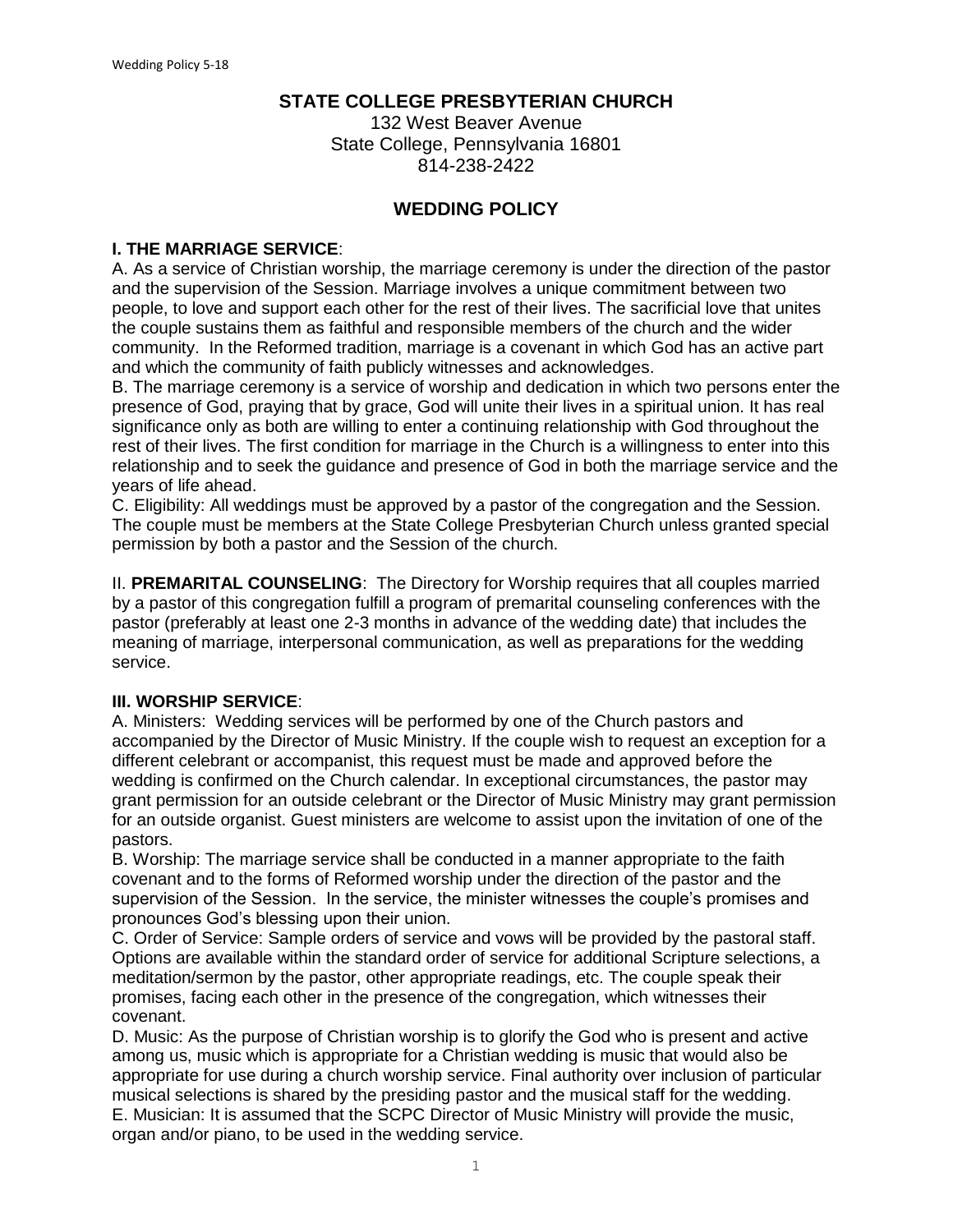- 1. It is important that the Director of Music Ministry be contacted as soon as the wedding date is confirmed and an appointment set up to arrange for the music for the wedding.
- 2. Should the service be scheduled at a time when the Director of Music Ministry cannot be present, the Director of Music Ministry will secure the services of another musician. If the couple wish to provide their own organist, they must request permission from the Director of Music Ministry, who must approve the guest musician. The couple must pay a bench fee of \$150.00. The guest organist must meet with our Director of Music Ministry to discuss use of our organ.
- 3. Unless otherwise instructed, the Director of Music Ministry will provide a fifteen- minute prelude for the wedding service. These selections are usually chosen by the Director of Music Ministry and include a wide variety of styles and moods. If certain familiar pieces are desired, the Director of Music Ministry should be advised during the planning session.
- 4. Taped/recorded music may NOT be used in place of an organist.
- 5. If either a vocal or instrumental soloist is desired as part of the service, the Director of Music Ministry can make the arrangements. If there is a preference of a soloist, that person is responsible for making rehearsal arrangements with the Director of Music Ministry prior to the wedding day. The Director of Music Ministry will not be responsible for teaching a guest soloist music that the couple have selected. Soloists should be advised that they may not perform using illegally copied music. The couple are responsible for payment of any fees charged by the soloists.

#### F. Music Fees:

- 1. The current fee of our Director of Music Ministry is \$200.
- 2. Soloists/instrumentalists: \$25 for each instrumentalist or vocal soloist. Fees for vocal soloists and/or instrumentalists are negotiated independently. Soloists may have their own fee schedules.

**IV. USE OF CHURCH FACILITIES FOR WEDDINGS**: The State College Presbyterian Church is pleased to make available the facilities of the Church for those weddings which are approved by the pastors and the Session.

A. Building Manager: In order to maintain the facilities of the Church in accordance with the standards and purposes to which they have been dedicated, the Building Manager must be engaged for all weddings. The Building Manager is to be contacted by the couple so that the required facilities will be in order. The fee for a wedding and rehearsal is \$175.

B. The sanctuary will be available for three hours prior to the marriage ceremony for decorating and other preparations, and for one hour from the end of the ceremony or receiving line for removal of decorations, clean-up and photographs.

C. Dressing Rooms: Classroom 103 across from the Martin Room and the Fireside Room on the lower floor are available for the couple's use as dressing rooms.

# **V. SUMMARY OF THE RESPONSIBILITIES OF THE COUPLE BEING MARRIED**: The couple

are responsible for the following items:

A. Reserve the Church through the Church office as early as possible, designating specific rooms, facilities and equipment desired. When the request to be married at the State College Presbyterian Church is confirmed by the Church office, the date will be reserved on two calendars: those of the Church and one of the pastors.

B. Contact the Director of Music Ministries to reserve the date on his calendar and discuss musical selections.

C. Contact pastor to arrange times for premarital counseling.

D. Arrange a meeting with the Building Manager to plan the service set-up in the sanctuary. This meeting should be scheduled for 2-3 months prior to the wedding.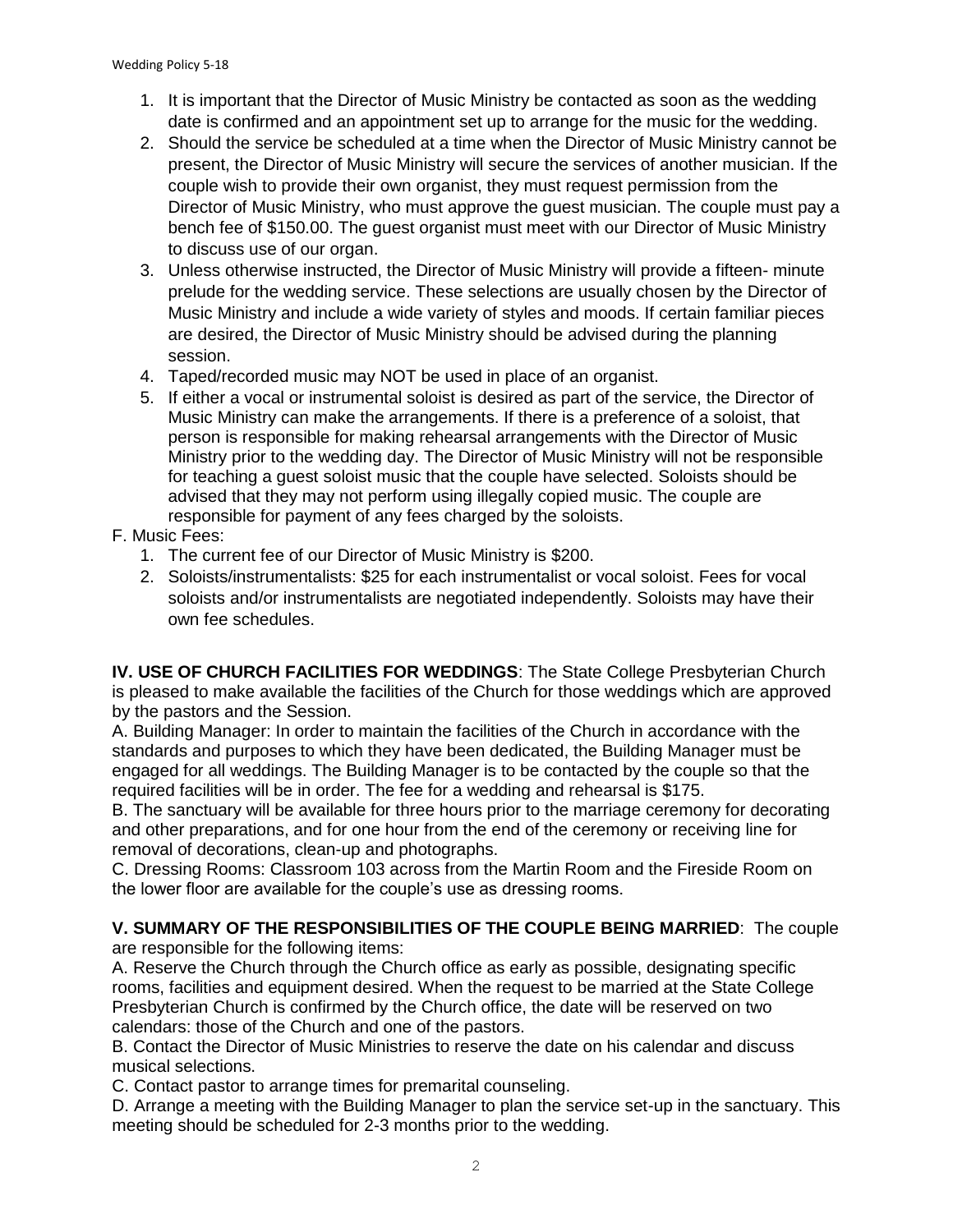E. Wedding Consultant: The services of a wedding consultant, if one is engaged, shall be limited to preparations prior to the marriage ceremony, and shall not involve the ceremony itself. Furniture in the sanctuary will not be moved.

F. Rehearsal: A rehearsal is essential for all but the smallest weddings. Set the date and time of the rehearsal in consultation with the pastor. The couple shall advise all members of the wedding party that it is important for them to attend the rehearsal.

G. Marriage License: It is essential that the Marriage License be given to the officiating pastor no later than the date of the rehearsal.

H. Arrange for the removal of the decorations from the sanctuary after the wedding prior to Sunday. If the flowers are to be offered for use in the Church on the following Sunday, make prior arrangements with the Church office

I. All personal belongings should be removed from the dressing rooms, sanctuary and all other areas within one hour following the ceremony/receiving line. It becomes difficult to locate any items left for an extended period after weddings and the church will not take responsibility for their safety.

#### **VI. MISCELLANEOUS REGULATION**S:

A. Scheduling: Ordinarily no more than one wedding will be scheduled at SCPC on any calendar date.

B. All weddings performed must be recorded with the Church office. Information required: full names, birth dates, birth places, previous marital status, place of residence, names of the minister(s) performing the ceremony, license date and license number.

C. Fees: All fees are due in the Church office one week before the date of the rehearsal.

D. Pictures: No flash pictures may be taken during the service - from the end of the processional to the beginning of the recessional. Available light photos may be taken from the rear balcony of the sanctuary. No artificial light may be used for photography during the service. The service may be videotaped, provided the taping does not interfere with the ceremony. Pictures may be taken before and/or after the ceremony (there is a one-hour time limit after the ceremony/receiving line for photos and clearing the building).

E. Candles: The Church will provide candles in the candelabras for wedding ceremonies at a cost of \$25 (2 candelabras with 7 candles each). Couples must use candles provided by the Church to minimize wax drippage. If a Unity Candle is to be used, this candle and holder shall be furnished by the couple. Pew torches are available for a rental fee of \$25.

F. Flowers/Aisle Runner: A florist may be engaged by the couple. Flowers and decorations should not be unduly elaborate. Should the wedding party desire an aisle runner, it must be secured through the florist. Runner needs to be 60 feet in length.

G. Other Decorations: All decorations (including flowers) should point to the glory of God and be appropriate for a worship service setting. Any decorations (including banners, signs, etc.) placed on church property must be approved by the pastor and Session of the State College Presbyterian Church.

H. Alcoholic beverages: Alcoholic beverages may not be served at any function held in the State College Presbyterian Church and are NOT permitted in the Church building. Furthermore, it shall be the responsibility of the couple and their families to assure that there is no indulgence of alcoholic beverages immediately before the rehearsal or wedding by any of those taking part. If there is any evidence of this, the pastor reserves the right to cancel the wedding at any time and the \$200 deposit fee will not be refunded.

I. Smoking: No smoking in the church buildings.

J. Bird Seed: Bird seed is permitted to be thrown outside, but only if the wedding party is not reentering the Church building for pictures. No other materials (e.g. rice, rose petals) are permitted inside or outside the church.